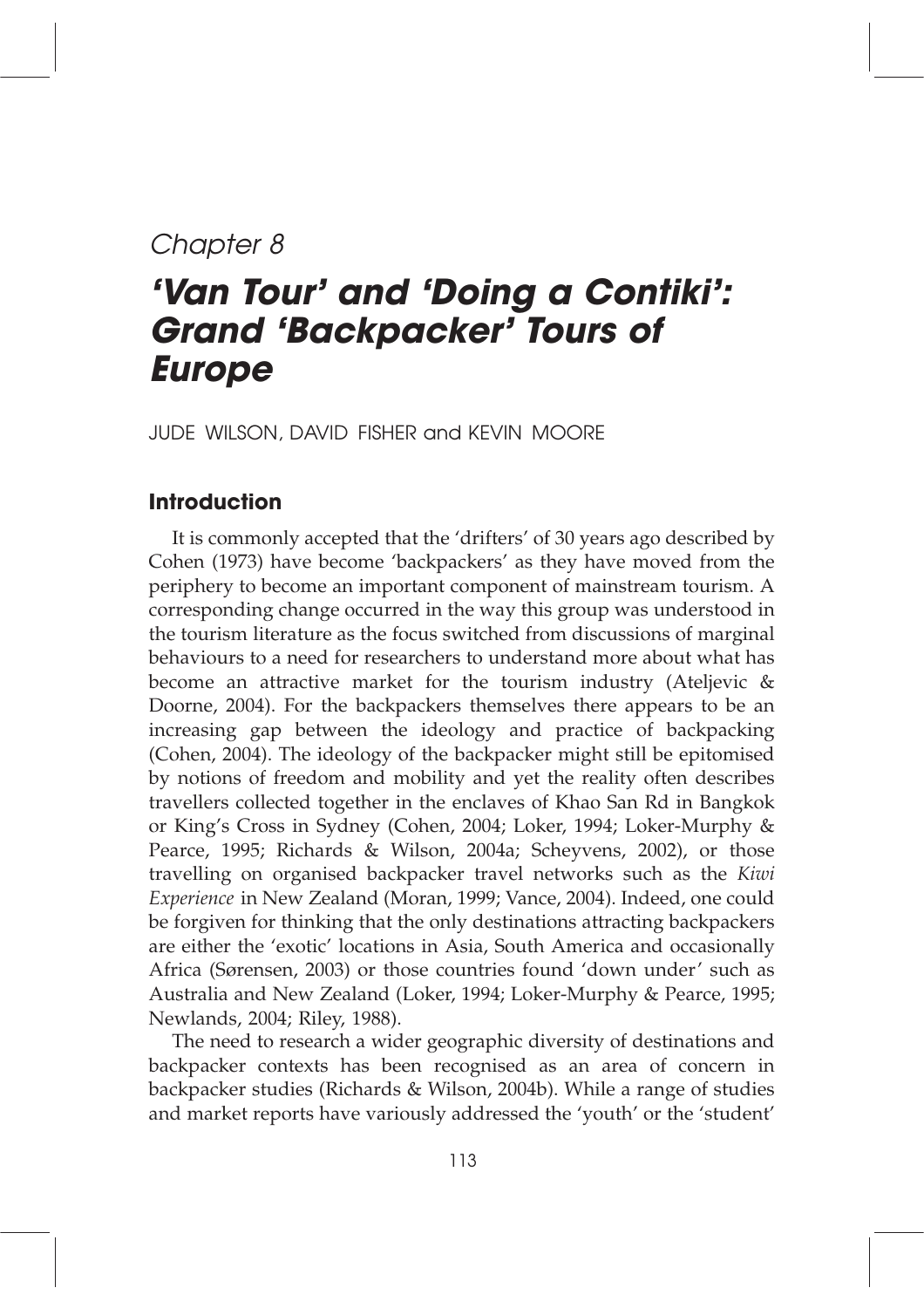travel market, most have considered Europe as a source of outbound backpacker travellers and not as a destination per se. The 'global' nomad survey reported some European travel by European backpackers; this travel was seen as a precursor to gaining travel experience before moving up a travel career ladder (Pearce, 1993) to visit more exotic locations (Richards & Wilson, 2003). Another large body of work looks at the experiences of Israeli backpackers but, again, few of these involve travel in Europe (see, for example, Maoz, 2004; Noy, 2004a; Uriely et al., 2002). With the exception of a study of the future travel intentions of New Zealand students by Chadee and Cutler (1996), one group of travellers that has, thus far, been mostly ignored in youth, student and backpacker studies is 'outbound' Australasian backpackers. This chapter addresses backpacker tourism in Europe, an important destination for several reasons: first, Europe is where backpacker tourism originated; and second, European destinations continue to attract many thousands of backpackers.

For decades there has been a tradition of young New Zealanders and Australians going to Britain and Europe on extended travel trips. In New Zealand such an experience is called the 'OE' (sometimes the 'Big OE'), a trip of extended duration that usually involves living, working and travelling outside New Zealand for a number of years. Investigation of the OE offers a unique opportunity to trace some of the changes in backpacker travel over time as practised and experienced by a specific group (or nationality) of travellers. With its focus on Europe, an exploration of OE travel also adds to the geographic diversity of destinations studied. Also, while the numbers of New Zealand backpackers might be small on a global scale, this belies their significance to backpacker tourism research. The OE has been directly responsible for the establishment of some of today's 'global' travel companies; many others owe their continuing operation to the OE for the regular source of clientele it provides. Also, as one of the first examples of a 'working holiday', the New Zealand OE remains a forerunner of trends in backpacker travel. OE travel is an integral  $-$  and therefore difficult to isolate  $-$  part of the broader experiences of the working holiday, a phenomenon that is increasing on a worldwide scale.

This raises the question of whether the 'working holidaymaker', the 'backpacker' and the 'OE participant' are one and the same. While it is beyond the scope of this chapter to engage in an extended conceptual debate, we suggest that just as there are differences between 'types' of backpackers, so too do working holidaymakers vary. OE participants can only be 'categorically' described as backpackers whilst they are engaged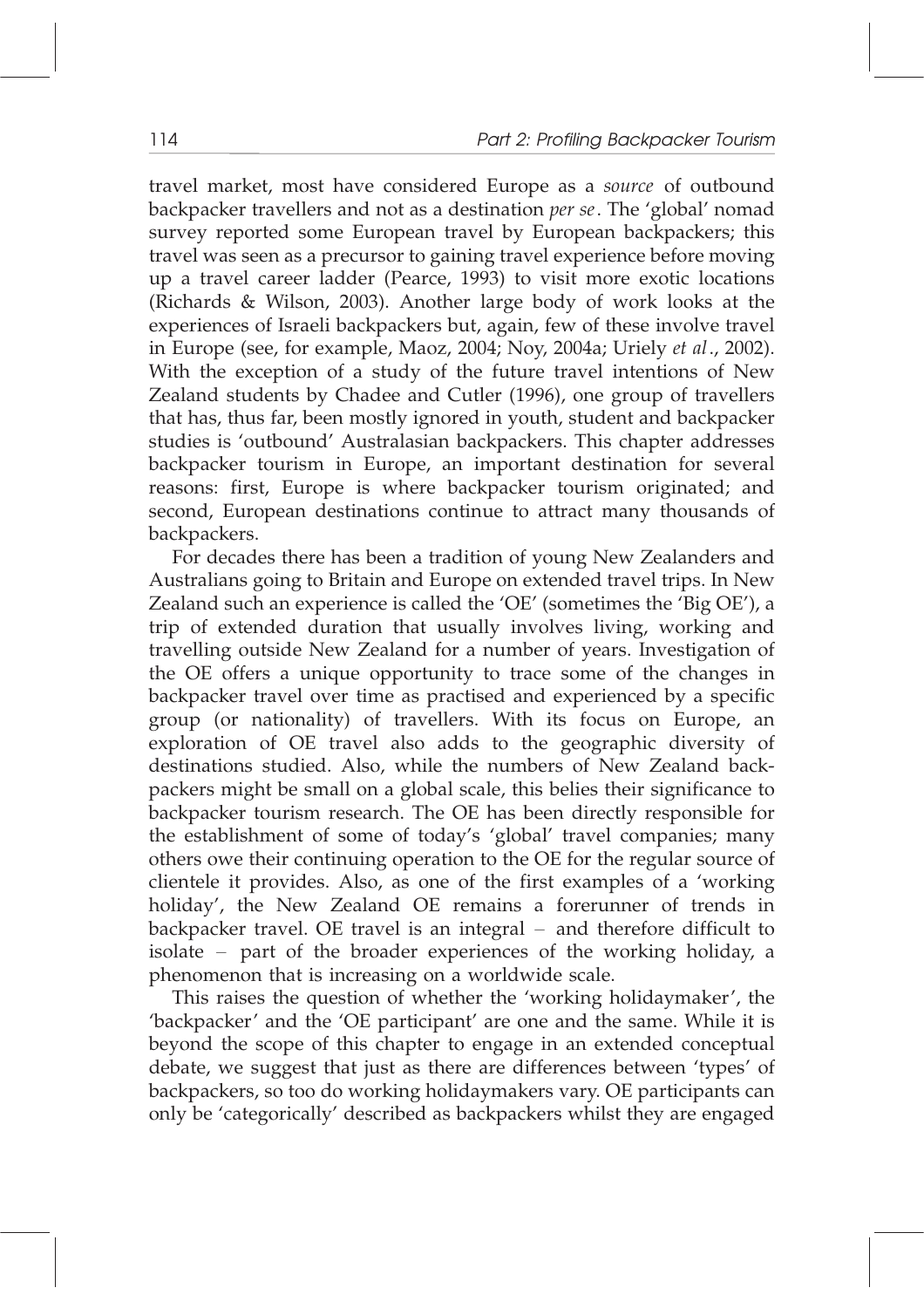in travel episodes; they are sometimes a working holidaymaker and sometimes a backpacker. This differs from the position taken by other studies. Clarke (2004; 2005), for example, appears to have considered working holidaymakers in Australia to be backpackers throughout their entire trip. The difference may be that, compared to New Zealanders on OE, working holidaymakers in Australia are on shorter trips and remain much more within the 'structured' backpacker industry.

To understand the travel behaviour of any group, the contexts within which it occurs - historical, temporal, global, social, cultural, institutional, spatial  $-$  are important. In spite of political, social and institutional changes in tourism over time, OE travellers still follow the same routes and travel patterns they have for decades; yet in many ways their experiences have changed over time. This chapter explores these travel patterns and the changes within them, focusing on two iconic travel experiences of the OE, the 'van tour' and 'doing a Contiki'. To begin, in order to 'situate' OE travel, two contexts are necessary; first an OE 'background', then a brief review of backpacker tourism.

#### The 'OE'

As with 'backpacker', there is no definitive understanding of what an 'OE' is. The acronym 'OE' has been in use since the mid-1970s and stands for 'overseas experience'. Interestingly, while young Australians engage in very similar travel experiences they do not 'name' theirs in the same way. Over time the OE has become a part of New Zealand culture and is seen as an iconic New Zealand experience (albeit one that occurs outside New Zealand). Bell (2002: 143), for example, described the OE as a 'young adult's rite of passage or a ''coming of age'' ritual'. The OE began in the 1960s and really 'took off' (in terms of the numbers going) in the 1970s as a result of social and technological changes. The 1970s was a decade characterised by a large volume of emigration from New Zealand as the birth cohort produced by the 'baby boom' were passing through the most migratory-prone phase of the life span (Heenan, 1979). Social changes, along with delayed marriage and childbearing, also brought increasing freedom for women (McGill, 1989). New Zealand at this time had a high standard of living and this, coupled with the advent of more frequent air services, made overseas travel more affordable (McCarter, 2001).

Geographical isolation is cited as a determinant of travel for most young New Zealanders going on an OE. New Zealand's remoteness has, for many years, engendered a need in its population to see the 'rest of the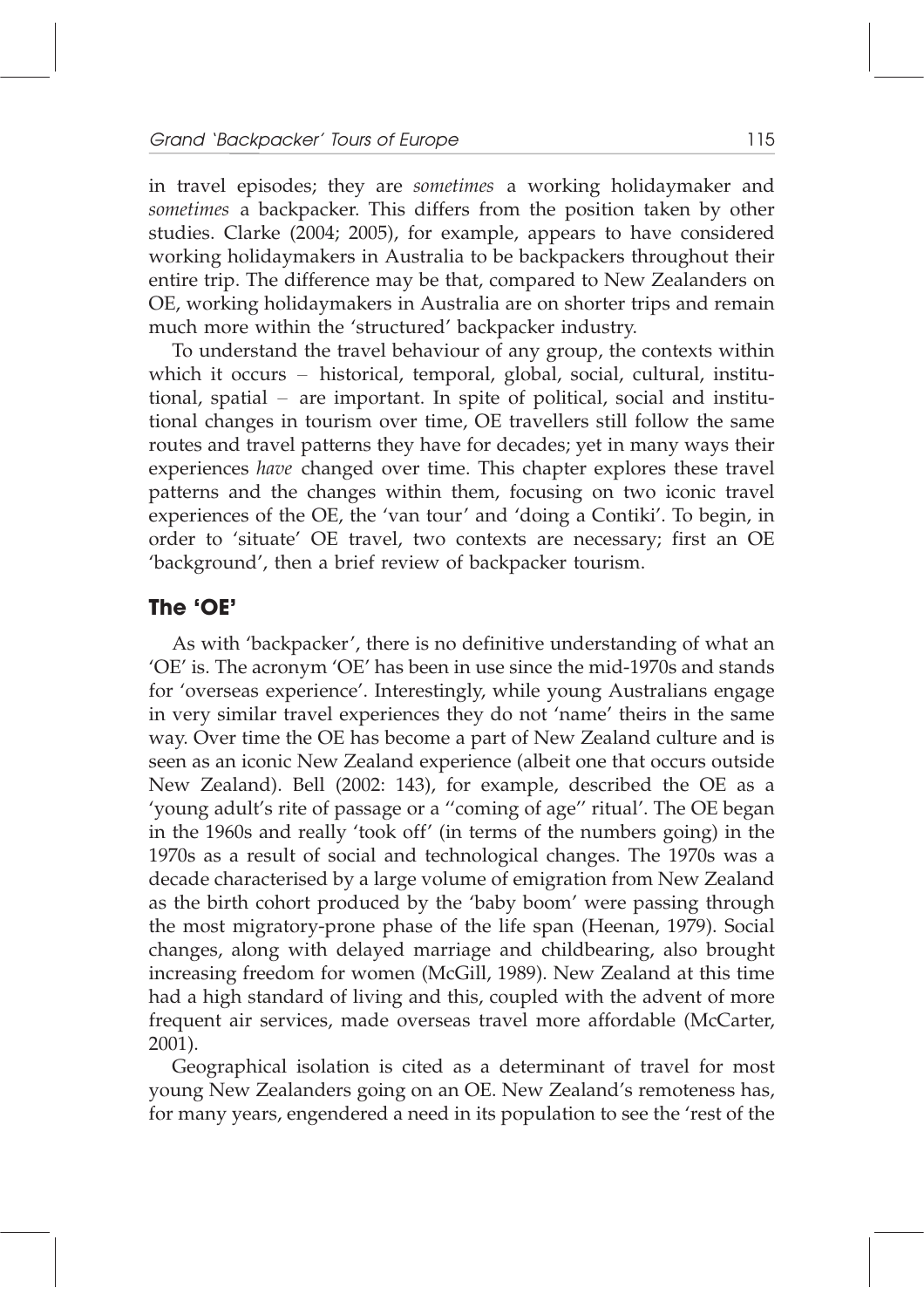world' (see, for example, Mulgan, 1984; Sinclair, 1961; Stead, 1961). This remoteness also makes travel more difficult; the distance that needs to be travelled to 'get away' from New Zealand is much further than for the majority of the world's population, making it more expensive. This, when coupled with a traditionally weak currency (by Western standards), makes long-term travel viable only if one can live and work overseas. The availability of working holiday visas facilitates this, and New Zealand's historical and ancestral links to Britain are important. Over time a tradition of travel to London became established. While in the 1960s London was the 'swinging capital of the world', for much of the world's youth it had also become 'the centre of the Pakeha<sup>1</sup> world' (Easthope, 1993: 20). The Earls Court area of London became the gathering place for young Australians and New Zealanders as working sojourns interspersed with continental travel became popular.

Today, with easily affordable and more convenient travel options available, many more New Zealanders travel, although it is difficult to estimate how many go on an OE, as migration figures are inconsistent and the OE itself is poorly defined. Investigation of governmental migration statistics and working holiday visa issues (along with anecdotal evidence) suggests that there has been a regularly departing OE population of around 15,000 20,000/year since the 1970s. Not all of these return permanently to New Zealand and in 2004 the number of New Zealanders 'living' in London was estimated to be between 100,000 and 200,000.<sup>2</sup> This expatriate population has spread well beyond the boundaries of Earls Court and is supported by its own infrastructure. For OE travellers there are specialised travel agencies, companies offering travel insurance and visa services, numerous travel-focused media publications, along with websites that advertise tours, 'match' travel companions and offer travel forums and advice.

## From 'Drifters' in Europe to 'Backpackers' in Asia

The development of the OE coincided with the growth in travel of all types of tourists and facets of the tourism industry. Because of their age and the length of time they are away, those on OE can be likened to Cohen's (1973) 'drifters', Riley's (1988) 'long-term budget travellers' and Pearce's (1990) 'backpackers'. The characteristics of these types of tourists are well documented in the tourism literature (see, for example, Adler, 1985; Ateljevic & Doorne, 2004; Cohen, 1973; Desforges, 1998, 2000; Elsrud, 2001; Loker, 1994; Loker-Murphy & Pearce, 1995; Murphy, 2001; Pearce, 1990; Richards & King, 2003; Richards & Wilson, 2004b;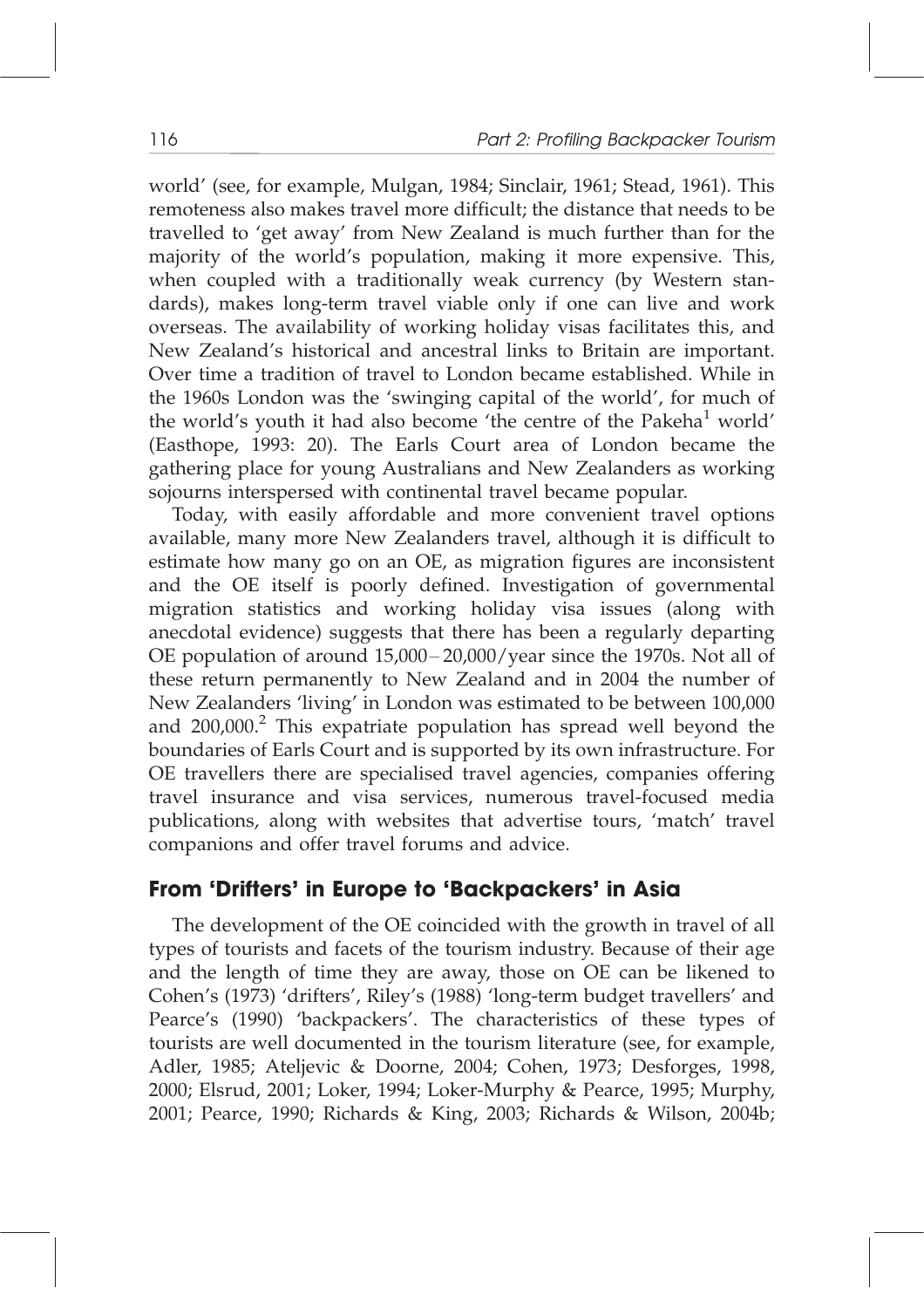Riley, 1988). Most accounts suggest a temporal progression as each of these 'types' has, to some extent, replaced its predecessor. There also appears to have been a geographical succession, at least in tourism research and literature (if not in reality), as the 'drifter' centres of Europe have been replaced with 'backpacker' enclaves in many other parts of the world.

According to Cohen (1973) it was the introduction of cheaper airfares, along with cheap accommodation and surface travel, that had the most impact on the expansion of drifter tourism during the 1960s and 1970s. Drifter or youth travel has become more institutionalised over time, albeit in tourism systems that paralleled mainstream tourism development. Youth travel, however, did not grow merely as a result of developing institutional facilities. Cultural, economic and political motivating factors all encouraged participation in what Cohen (1973) termed the 'drifter subculture'. These are neatly summed up in Michener's (1971) novel The Drifters which, through the stories of a group of young travellers, illustrated the attractions of the exotic and various modes of escape available through travel. Travel was used as a means of evading societal pressures and of avoiding routine work. The associated growth of the drug culture offered escape on a more personal level. The current generation of 'backpackers' epitomised by the characters in Garland's (1997) novel The Beach are similar to the characters in The Drifters; having found a paradise on earth and a ready supply of drugs, they live communally in a state of escapism. Only the geographical location has changed as the beach in Thailand offers today's backpackers what Torremolinos and Pamplona in Spain, Portugal's Algarve, or Marrakech did in the 1970s. For OE travellers, however, Pamplona, the Algarve and Marrakech are still sought-after destinations.

Structurally, Europe has been geared for backpacker tourism for at least 30 years and yet little attention has been paid in the research to those travelling in Europe. This may be a result of the difficulty of separating the backpacker from mainstream tourism and tourists identified by some researchers (Scheyvens, 2002; Welk, 2004). Also, identifying backpackers is a challenge when they do not 'look' different to the locals (as in the case of New Zealanders in Europe). The current trend in research to go out 'on the road', or to research backpackers in their enclaves, is perhaps a function of this; focusing attention on those places where backpackers are easier to identify. This not only results in researchers missing many backpacker locations; it also presents a risk of ignoring many varieties of backpacker travel as it predetermines which 'type' of backpackers are being researched.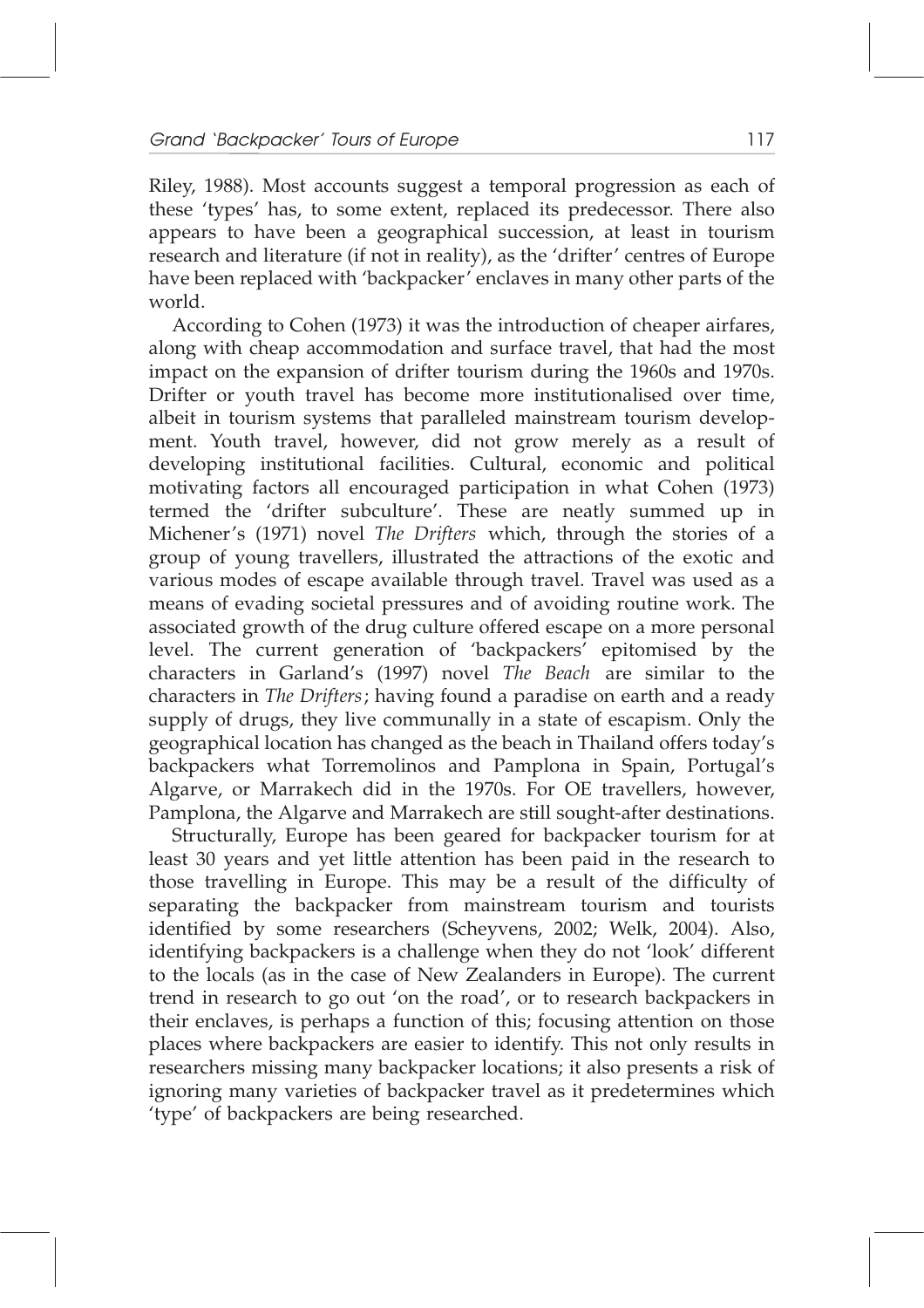According to Pearce (1990), backpacker tourism is characterised by a preference for budget accommodation, an independently and flexibly organised travel schedule and longer rather than shorter holidays. In many cases such a broad categorisation is not overly useful as it allows for most types of travel and yet fits few travellers (Sørensen, 2003). This appears to be the case with the OE. While an OE is long-term, the travel episodes within this may be relatively short because a substantial proportion of time is taken up with work. The role of work within the OE is quite different to that undertaken by the travellers for whom work on the road 'allowed them to continue their travels' (Riley, 1988: 319), or the varieties of 'travelling workers and working tourists' outlined by Uriely (2001). Riley (1988) suggested that the necessity to 'travel on a budget' is a natural result of extending travels beyond that of a cyclical holiday. Budget travellers '...are escaping from the dullness and monotony of their everyday routine, from their jobs, from making decisions about careers, and desire to delay or postpone work, marriage, and other responsibilities' (Riley, 1988: 317). The entire OE experience is encompassed by such a description, not only the travel episodes within it. An OE experience is a combination of both of Graburn's (1983) kinds of modern tourism as it incorporates the modal type (annual vacations or holiday breaks) into the longer-term and self-testing 'rite of passage' tourism.

Insights into OE travel can be found in a piecemeal fashion from a wide range of backpacker studies. While some recent studies have adopted more ethnographic perspectives and concepts to help describe travel behaviour, they miss the cultural contexts of the backpackers they are studying. Desforges (2000), for example, described ways in which tourism consumption was mobilised for self-identity, while Sørensen (2003) described the development of a culture of international backpackers; neither of these allowed for culturally specific travel as found in the OE experience. The OE appears similar to the 'journeys' of young Israeli backpackers, whose travel is sanctioned by the home society and has developed into distinct patterns and cultural expressions that have more to do with the travellers in question than the destinations visited. Such culturally distinct travel has implications that have only recently attracted the attention of researchers. As Urry (2002: 157) pointed out in the updated edition of The Tourist Gaze, 'The importance of travel to culture and how cultures themselves travel, can be seen from the nature of nationality. Central is the nation's narrative of itself'. What follows is the New Zealand OE participants' narrative of travel; it describes travel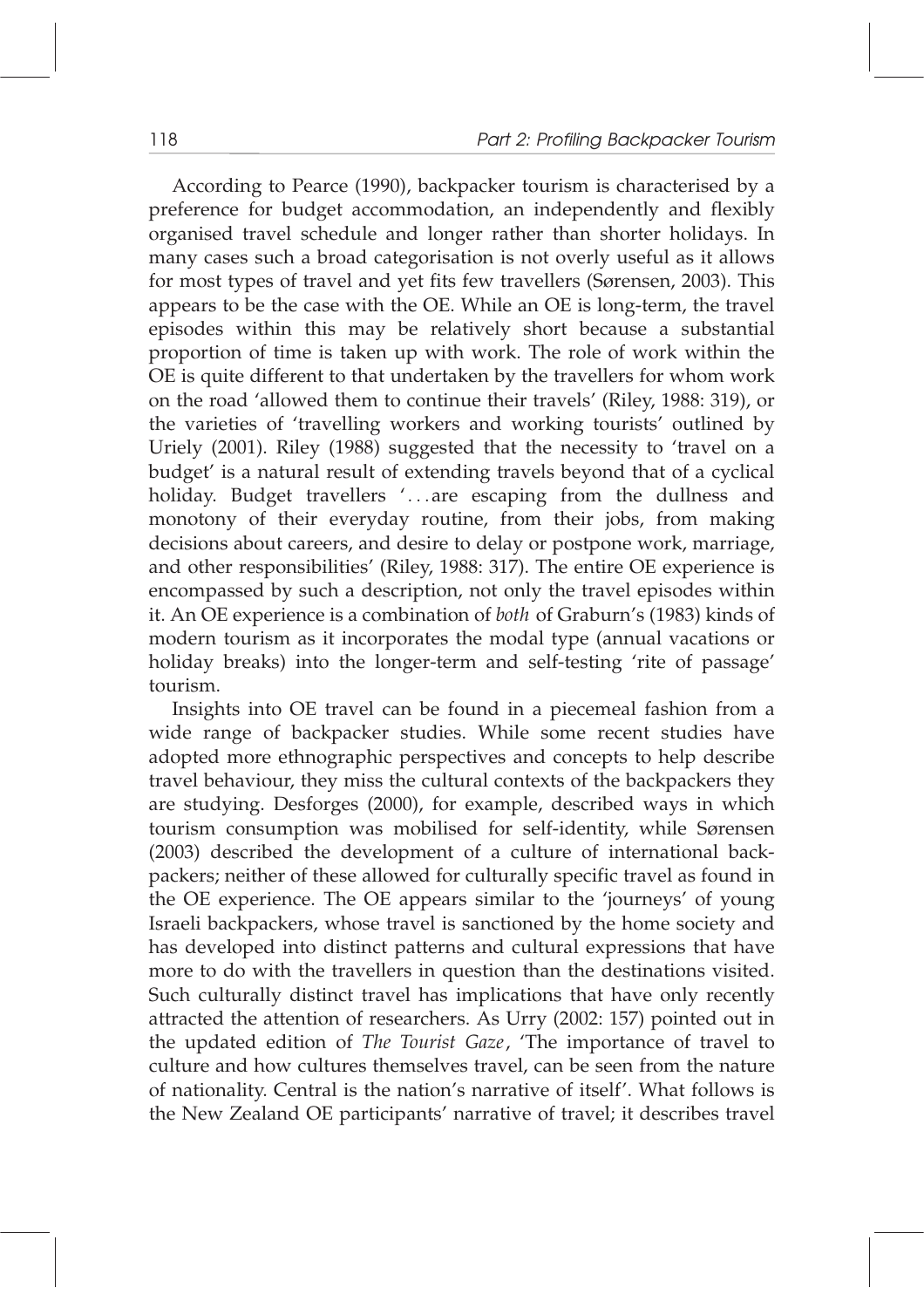patterns and behaviours that have been followed for over 50 years to become part of a New Zealand cultural icon.

## OE Travel

While this chapter specifically addresses the travel component of the OE experience, it is part of a much broader inquiry that explored the OE from a variety of perspectives. The primary data collection was through qualitative interviews with 100 New Zealanders who had been, or were still on, their OEs. Archive and Web searches of travel advertising and literature provided supporting data to the interview findings. These combined data sources described travel experiences and patterns that have spanned five decades, from the 1960s up until the 2000s. Analysis of the data took an emic approach, drawing on the terminology used by the participants to describe their travel. The researchers of the global nomad survey also purported to use an emic approach although they 'offered' their subjects a choice of titles (tourist, traveller or backpacker) to identify with (Richards & Wilson, 2003). Similarly, Riley (1988) reported 'asking' respondents if they were travellers or tourists.

Those interviewed for this research closely resembled the backpackers described in other literature yet they did not call themselves 'backpackers', or even 'travellers'; rather they talked of going on 'trips' and 'holidays'. The language used by tourists to describe their own behaviour can impart information on that travel. Some of the past traditions of the OE, for example, are embedded in the language used by participants, even when the activity they describe no longer exists. The term 'fresh off the boat', once a literal description of the means of arrival in Europe  $-$  a transport option not available for almost  $30$  years  $-$  is still used by today's OE participants to describe a new (innocent) arrival from New Zealand.

The simplest differentiation made by respondents was between 'travelling' and going on 'holiday'. One 1996 OE participant described his OE travel: 'We went travelling through Europe - hired a car and just camped. After that we went back to London to work and did loads of holidays  $-$  skiing in Europe, to the States, long weekends in Paris  $-$  even did a British-type holiday when we went to the Canaries for Christmas'. Travelling usually involved multidestination trips of longer, rather than shorter duration. These, however, were not necessarily undertaken independently of the travel industry. Organised tours also counted as travelling. How travel is judged by others is an important consideration, and is a common theme in tourism literature. Doing it 'right' can endow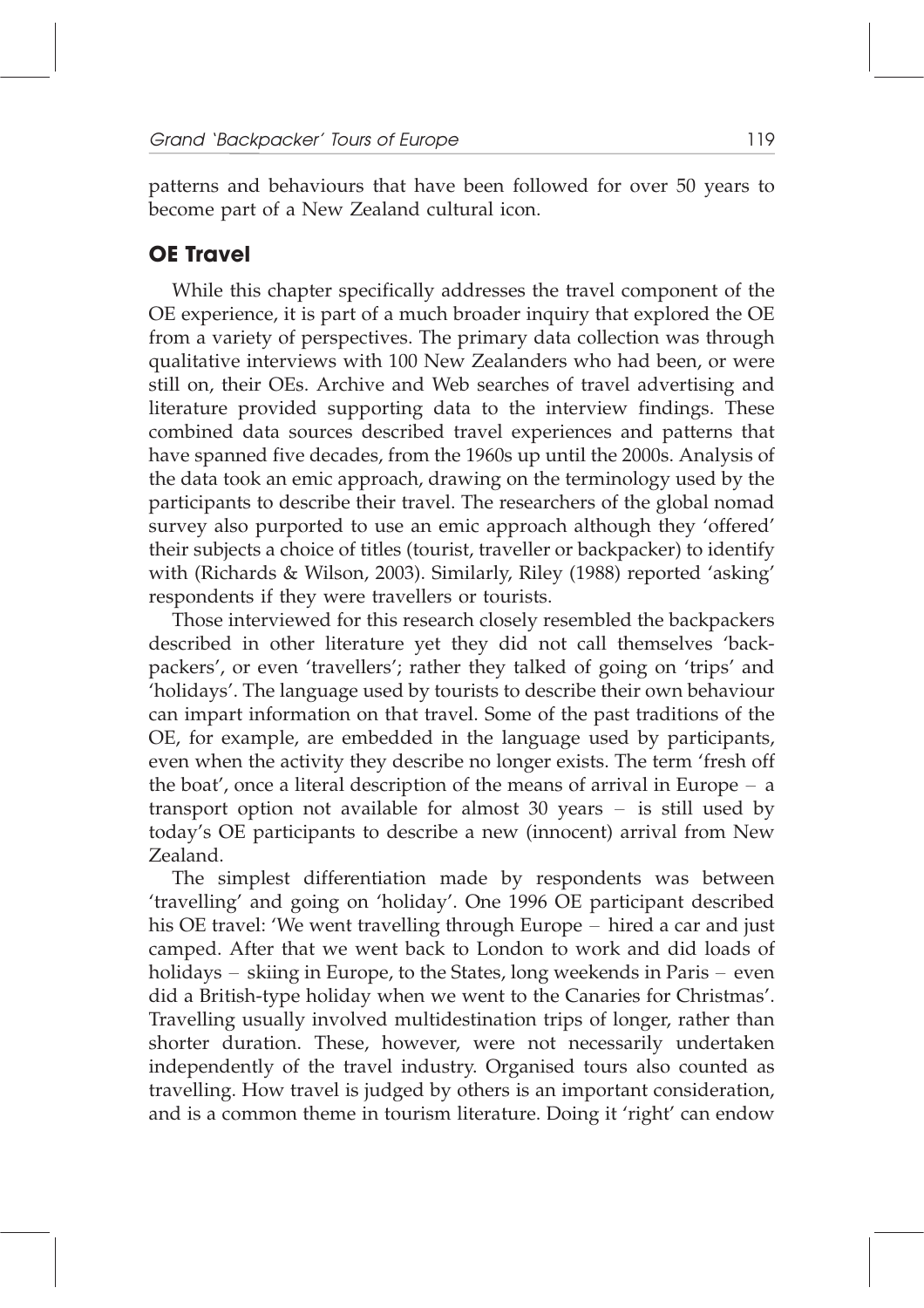participants with what Munt (1994) and Desforges (1998) termed 'cultural capital', Elsrud (2001) entitled 'hierarchical positioning', and others referred to more generally as 'status' (see, for example, Riley, 1988; Sørensen, 2003). With OE, travel status could be gained through 'independent' travel, with the degree of independence determined by the mode of transport used. This is an interesting finding in light of Vance's (2004) assertion that backpackers' choices of transport modes have scarcely been considered in backpacker literature. Other studies have reported that status accrues from cheapness of travel or from visiting unique, or previously undiscovered, destinations (Riley, 1988). The 'iconic' travel experience of the OE is a Grand Tour of Europe, a 'tour' that visits some of the most expensive and popular tourist cities and sites in the world.

The attraction of Europe, for OE travellers, can be explained in several ways. It may be a result of what Graburn (1983) described as 'ritual inversion' whereby modernity (New Zealand) is replaced with history (Europe). Desforges (2000) suggested that for young Europeans increasing familiarity with their neighbours no longer makes them the 'Other'; for New Zealanders Europe is still the 'Other', the exotic or something worthy of Urry's (1990) 'gaze'. In a practical sense moving 'home' from New Zealand to Britain offered those on OE a range of new tourism experiences. As one OE participant said, 'Once you get to London the options are huge. I mean we can't [in New Zealand] hop on a plane and go across to Paris for the weekend'. Also, over time a tradition of OE travel has become established with its own set of destinations, travel styles and behaviours. Bell (2002: 143) likened the OE to secular pilgrimage, and described it as '... a quest or pilgrimage from one of the world's most remote countries, to the places familiar in national and family histories, popular media, and in tales from previous OE travellers'.

## The Grand Tour of Europe

A core component of an OE is to go on at least one extended trip around Europe, much like the early 'Grand Tour' (Hibbert, 1969; Towner, 1985). According to a London newspaper article, 'spring heralds the arrival of Aussies and Kiwis in London' as, 'Every year they come to our cultured continent to do what has become known as the Grand Combi Tour. But they are not in search of culture. Armed with Vegemite and enough alcohol to float every navy in Europe, they're out to drink, drive and inject drugs' (Ferns, 1995). An OE tour is usually of three or four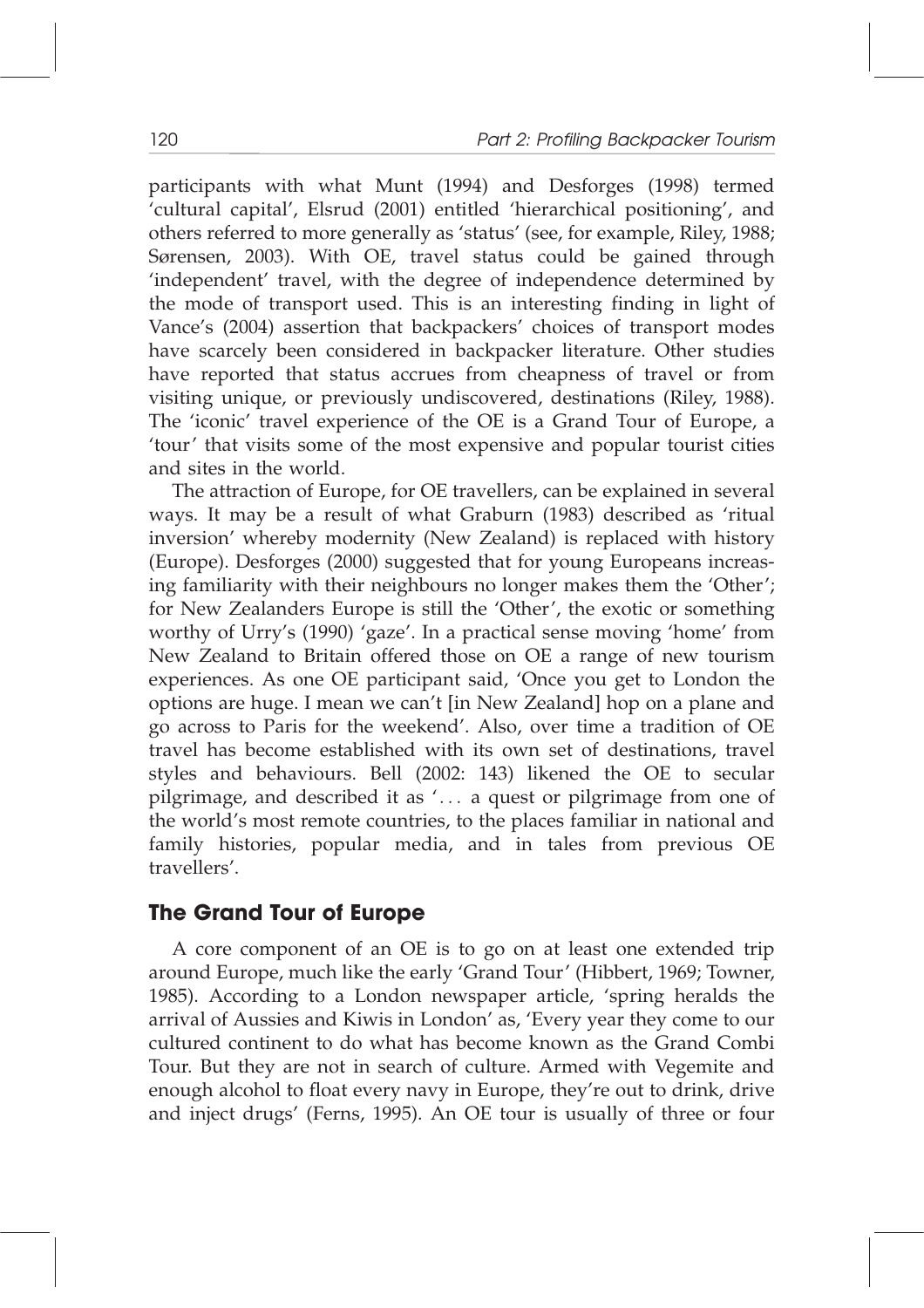months' duration and takes place in the European summer, following a circuit that begins in Pamplona, Spain in July at the Running of the Bulls (colloquially referred to as 'Pamps') and finishes in Germany in October at the Munich Oktoberfest (the 'Beerfest'). Between these markers the tour winds its way through Europe, to Portugal, with a side trip to Morocco, then the coastal route from Barcelona to Rome. The vans are 'parked' in Athens while their occupants visit the Greek Islands. After Greece, the 'ultimate' destination is Munich and the Beerfest. The speed of travel and routes taken are dependent on how much time and money the travellers have left.

All of those interviewed were familiar with this tour although few followed it exactly. Some did sections of the tour or shorter trips to the 'markers' at either end, 'did Pamps one year and the Beerfest a couple of times, but not the tour'; others recognised that they had their timing slightly wrong, 'we did a combi trip and did the circuit but left a month later than usual... but we did end up at the Beerfest'. New Zealand News UK, a London publication for expatriate New Zealanders, featured travel articles on the Beerfest and Pamplona (although this did not mention the Running of the Bulls festival) as long ago as 1965. LAM, another London publication for Australasians, advertised specific trips to Pamps and the Beerfest in 1978. A travel article in the same magazine the following year suggested that the popularity of Pamps was a direct result of Michener's (1971) book The Drifters.

There are many ways to 'tour' Europe and transport options fall on a continuum from independent (hitchhiking, cycling, hiring a vehicle or purchasing one's own vehicle  $-$  such as the 'combi' van mentioned in the above quotations) through public transport options (purchasing independent tickets or travel passes), the use of hop-on hop-off bus services (in more recent years) to going on organised tours (such as Contiki or Top Deck). Again, the majority of those interviewed were familiar with all the options possible and some types of travel were seen as 'better' than others, as issues of travelling 'properly' came through in many interviews. The two most talked about means of travel were the 'iconic' touring options: 'van tour' and 'doing a Contiki'.

#### 'Van Tour'

The purchase of a van in which to 'independently' travel around Europe, and the route this tour takes, has become so established over time that it is commonly referred to as 'van tour'. Van travel became popular in the 1960s and 1970s; an early example of young people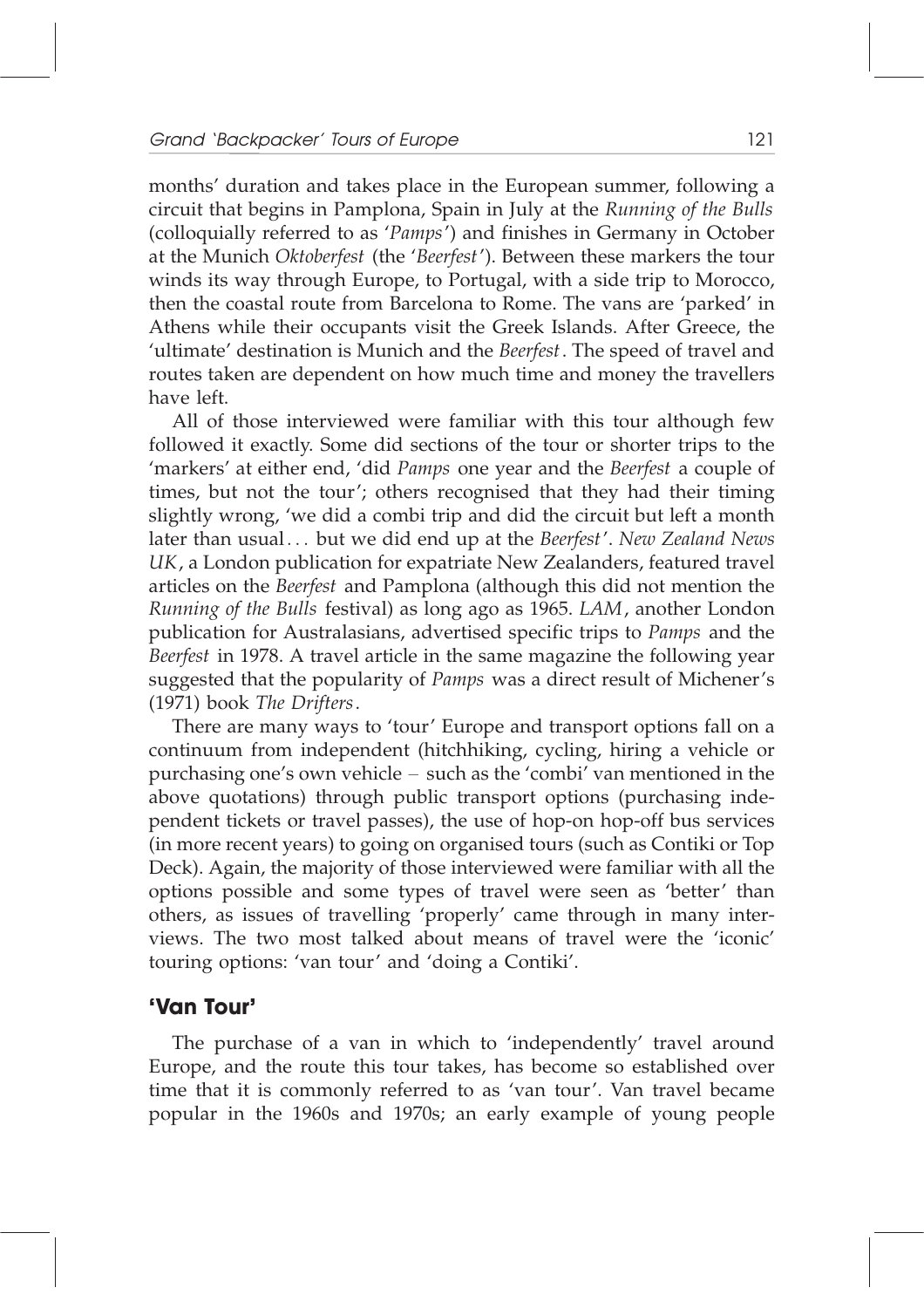travelling in a 'pop-top' is described in The Drifters (Michener, 1971). By the late 1970s a specialist guidebook was available for 'van' tourists. This guide described different models of vans, $3$  gave details of the van street market in London, explained which routes to take and how to budget for van travel and so on (Odin & Odin, 1979). In the early 1980s van tour was the subject of the 'hit' Men at Work song Down Under: 'Travelling in a fried-out combie, On a hippy trail, head full of zombie' (Hay & Strykert, 1982). More recently van tour has been immortalised in the New Zealand movie Kombi Nation (Lahood, 2003).

Outwardly, van tour appears to have changed little over time; the vans have not changed at all and the reference to 'fried-out' in the song lyrics above is indicative of the number of years each van had done the tour. They are often marked as 'van tour' vans, with the years they 'toured' recorded on their bodywork. Today, instead of 'parking' in an informal street market in London, vans for sale are 'posted' on the Internet and, in 2005, the vans selling were 1970, 1973, 1986 and 1986 model vehicles (Gumtree, 2005). For participants, recognition by others that that they are on 'van tour' is important. A group of 2003 van travellers, for example, when asked if they had a New Zealand flag on their van said, 'Yeah we painted it on  $-$  we actually did it about half way through the trip  $-$  until then it didn't really stand out as a van tour van  $-$  it was just a blue van'. This supports Desforges' (1998: 189) notion that 'the audience is central to the transformation of travel into cultural capital' although there 'might be tensions when the audience contests the value of travel'.

The value of such travel is contested by some today, associated with the perceptions of many that the tour has changed. Two participants, who did van tour in the late 1980s (early in their OEs) and were still involved with OE travel in 2004 (as travel agents), talked about some of these changes: 'Van tour has become pretty feral. In its heyday in the 1970s and 1980s there were upwards of 200 vans collected in various European cities; [in 2004] there were probably less than a 100. Today's travellers are not as adventurous  $-$  I know that when we went out we were going on an adventure  $-$  just the fact that you weren't going to be able to contact people  $-$  we were going out to sample European culture - possibly not as much as a cultural student  $-$  we were going out to drink but we were going to visit as much as possible as well.' Another participant did 'van tour' in 2003, 30 years after her mother and said, 'My Mum did van tour in the early 1970s and it was different  $-$  they stayed in places for three weeks at a time and took drugs and that  $-$  back then they had no money and all they did was travel in vans and eat nothing  $-$  they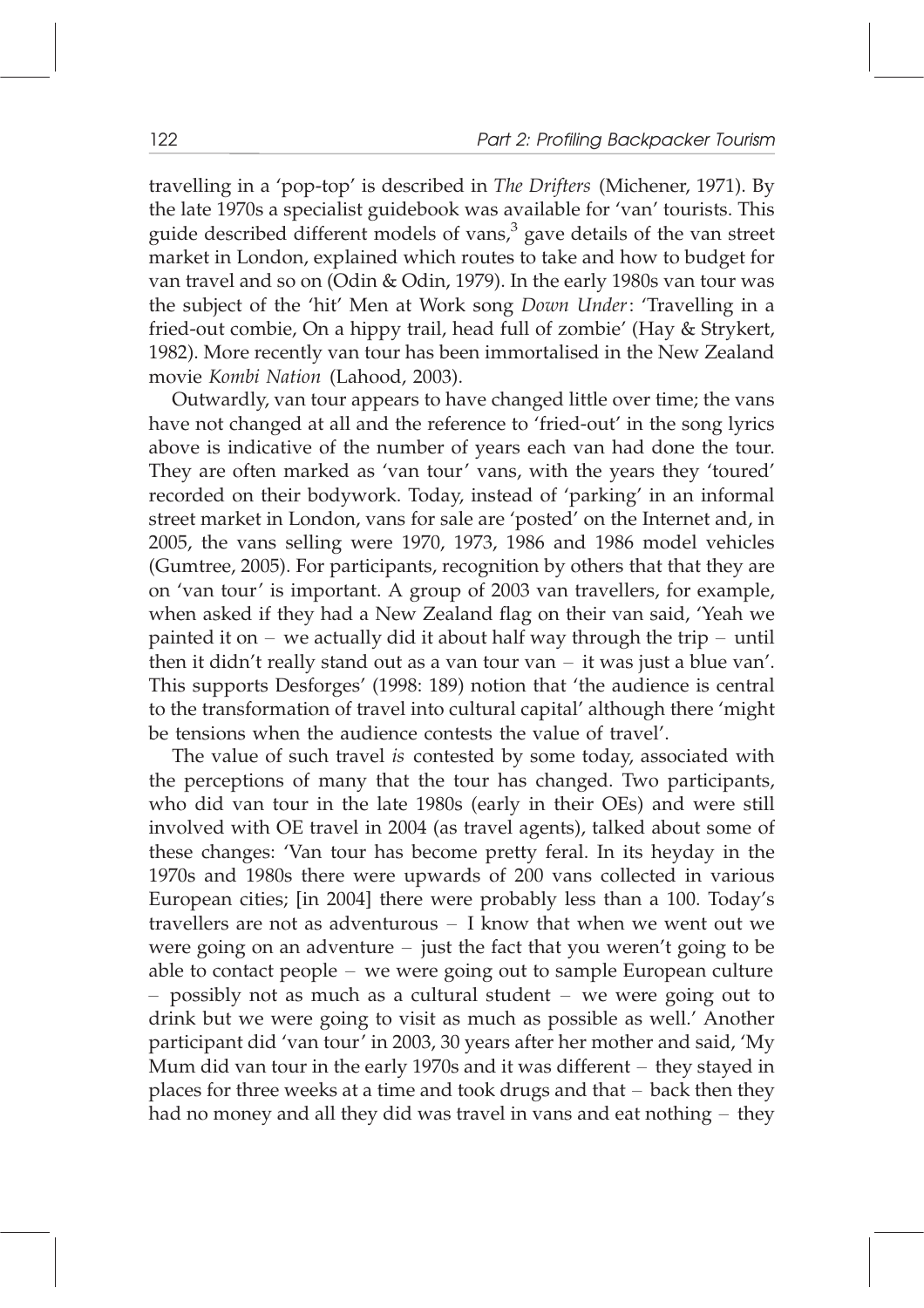had the best time. Maybe it was easier to travel like that then because the facilities weren't there like today  $-$  it is hard to turn down what is there.'

Some of this change was seen as beyond the control of participants (the world and the contexts in which they were travelling had changed) and some was attributed to participants themselves (and the way they travelled or behaved while travelling). Increasing facilities and better communications have made 'van tour' less of a challenge and the van tour of the past was seen as 'better' for a variety of reasons - the participants had less money, travel was slower, time was spent sightseeing as well as having 'fun' and there was greater interaction with local cultures. While van tour always involved a degree of hedonism, over time the hedonistic aspect of the tour appears to have become much more significant. This, coupled with the development of the informally 'prescribed' tour route, has reduced the 'value' of this type of travel (Desforges, 1998). The modern van tour resembles the 'trip' described in a review of Kombi Nation, 'A lack of interaction with the locals makes Kombi Nation more a transplanting of Kiwi culture than a compelling overseas experience' (Croot, 2003: E4).

#### 'Doing a Contiki'

In the past 'van tour' was usually lauded (for its independence), while 'doing a Contiki', $4$  the other 'iconic' OE travel experience, was denigrated (for being 'organised' travel and for the hedonistic behaviour associated with it). Yet ironically, these two perceived 'extremes' of travel not only display many similar characteristics but had the same beginnings. The early tours began as rough camping tours, using vans much like those travelling on the independent combi tours. The Contiki company, for example, was started in the 1960s by John Anderson, a New Zealander who, after presenting himself as a travel guide, took bookings and deposits for a tour of Europe; with the money he collected he then bought the van to be used for the tour (White, 2005). The other major tour company to have survived since the early days of the  $OE$  – Top Deck – was launched in a similar fashion by a young Australian. In Earls Court, in the late 1960s and 1970s, 'you only had to leave the back doors of a transit van open for five minutes and you'd return to find half a dozen people in the back waiting to leave for Europe' (Top Deck, 2004b).

Doing a tour was generally looked down on although it was an (almost) acceptable option if one had just 'arrived'; it could serve as an introduction to both the destinations and the mechanics of travelling. For most there was a degree of self-awareness of their naivety and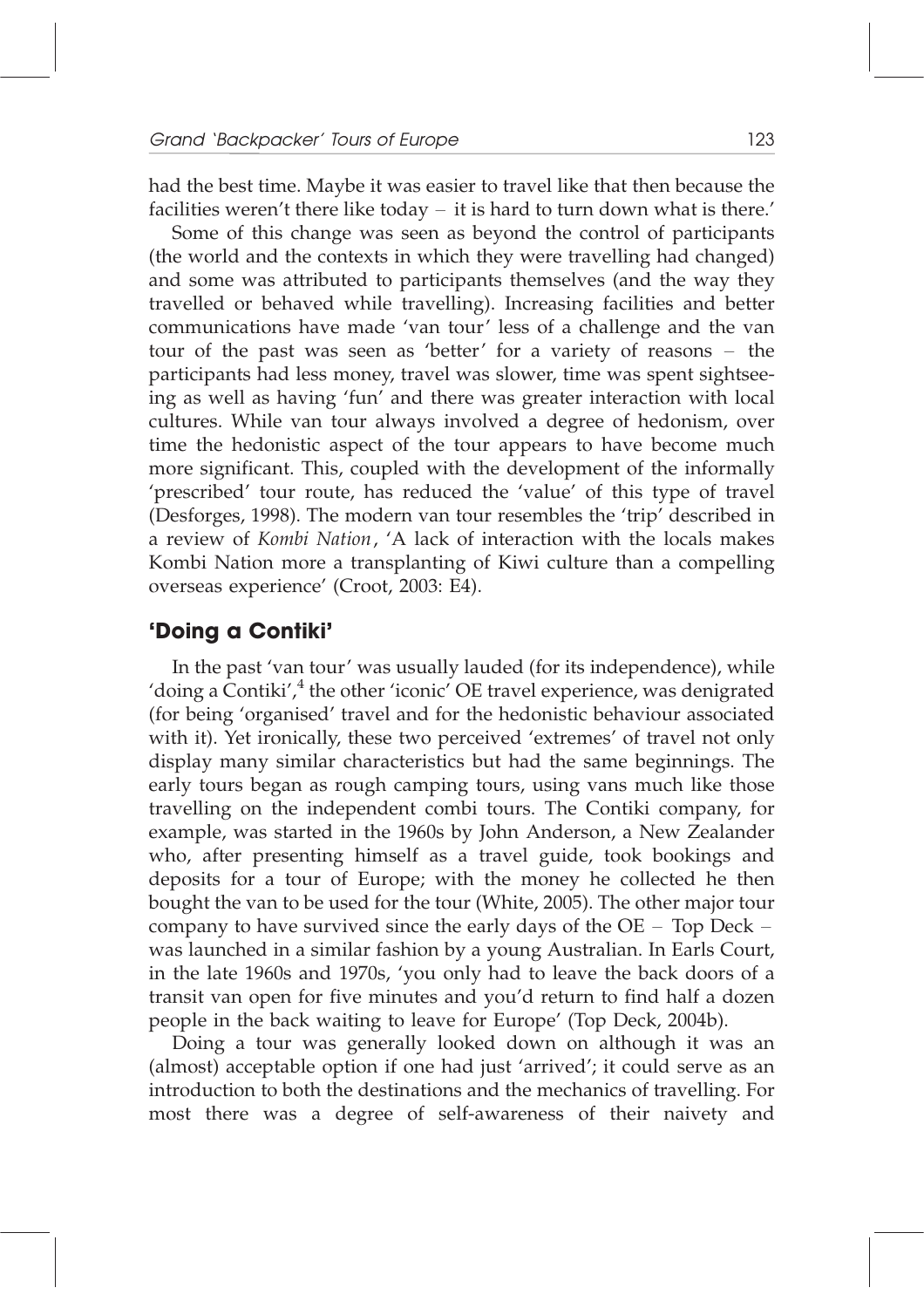inexperience as travellers; a tour was a sensible option for someone who was 'fresh off the boat'. As one 1984 participant explained, 'We did a Contiki trip around Europe  $-$  I remember at the time thinking it was a kind of tacky thing to do  $-$  but it was our first proper big adventure and we thought it would give us an idea of which countries we wanted to go back and visit'. Also, some destinations were acceptable by tour: Scandinavia-Russia tours were very popular before the Berlin Wall came down, as were overland tours across Europe to Asia (on the hippie trail) until political trouble closed this route. For some, however, an organised tour was never an option, as one 1988 participant commented, 'I don't like package tours personally having never done one in my life. It is probably an identity thing  $-$  because I don't want the social stigma of being a bus tripper'. Again, the opinion of one's audience was important (Desforges, 1998).

A major issue was the 'party' reputation some tours had; as one participant said about her tour, 'it was just one big long party  $-$  we spent most of it drunk  $-$  I missed things entirely  $-$  like the Sistine Chapel  $-$  I was so hung-over  $-$  I have felt ashamed of that for years'. Despite this party aspect of the tours, most found them good introductions to travel and enjoyed them immensely. Many of today's OE participants do the same trips their parents did a generation ago although it is questionable how 'similar' these tours would have been. Tours have changed considerably over time as, 'Gradually more luxury was added  $-$  54seat Mercedes coaches with TV, reclining seats and toilets replaced Ford Transit vans ... and castles and comfort replaced camping' (White, 2005: 55). Contiki still offers camping tours but also runs hotel and 'concept' tours that stay in luxury, or unusual accommodations; in a shift further into mainstream tourism the company opened a resort on the Greek Island of Mykonos in 2004 (Contiki, 2005). Camping tours are advertised 'nostalgically' as, 'the original Contiki classic. Traditional touring combined with a can-do team spirit' (Contiki.com, 2003: 80).

There have also been changes to this type of travel. Some tour options have become less structured and are more like independent travel. In 2002, for example, the Contiki company began offering European Getaways, which, according to their brochure, are 'different city combinations designed to give you flexibility and freedom but still all the advantages of group travel' (Contiki.com, 2003: 43). These trips are also shorter than the 'traditional' Contiki tours, a trend across most types of OE travel. For many of more recent OE participants work commitments restricted their travel episodes to these quick trips or weekend breaks to European capitals, rather than month-long odysseys 'doing a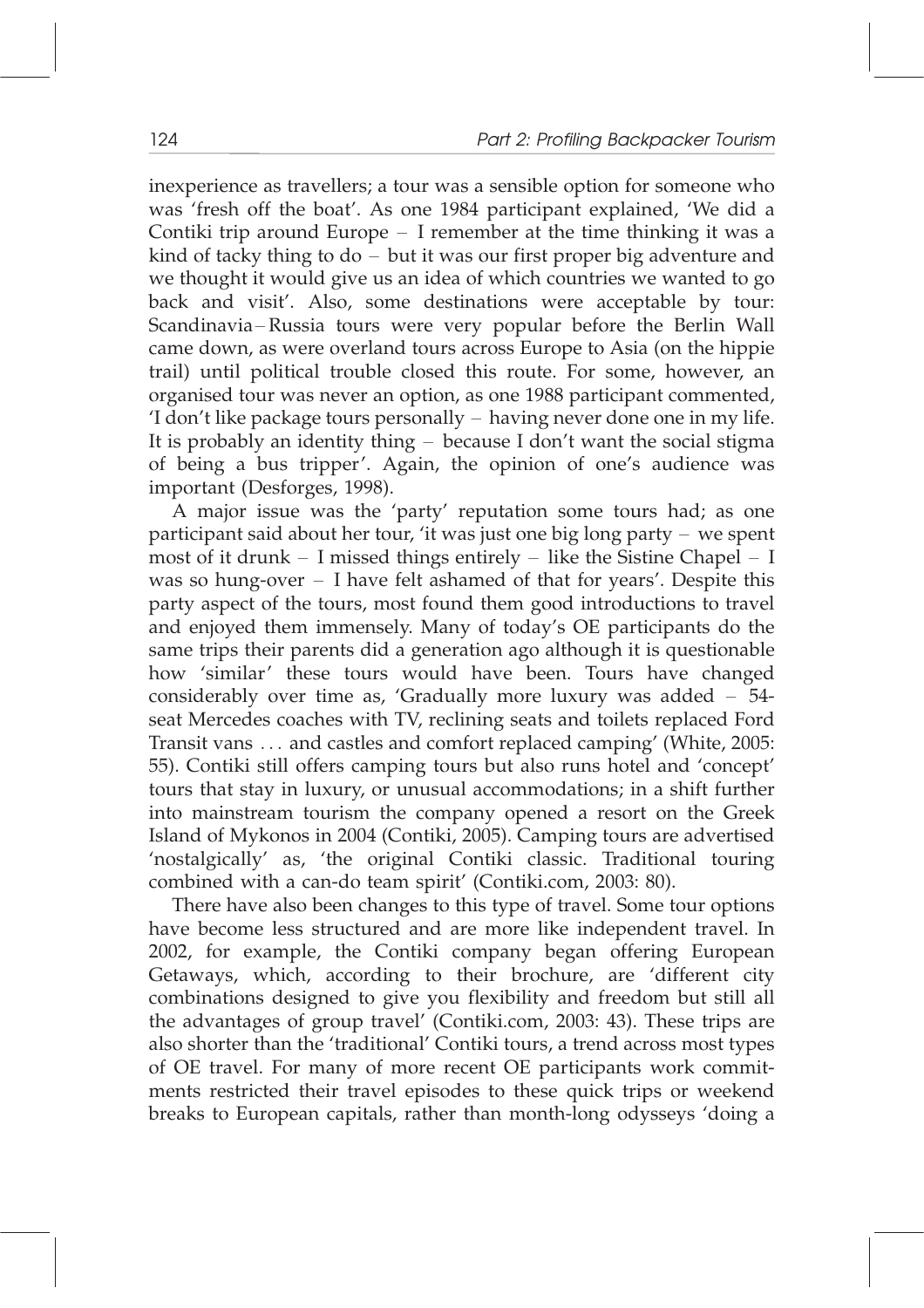Contiki' or 'van tour'. Top Deck also offers a range of 'festival tours' that are only of a few days' duration. The focus, however, is still on the markers of the Grand Tour: Pamps or the Beerfest.

#### **Conclusions**

While those on OE went on many different trips and holidays in the years they were away, engaging in a myriad of types or styles of travel, this chapter has focused on the Grand Tour of Europe as experienced on 'van tour' or through 'doing a Contiki'. In these travel experiences there is evidence to support tourism changes found in other research and literature. Most evident are the institutionalisation and commodification of the tourism product as travel experiences have become increasingly organised and packaged for quick consumption. Technological changes have also affected the way travel is organised and planned. Yet despite such changes the core experience has remained the same  $-$  the destinations, the routes followed and the way travel is practised are so well established in the OE as to constitute the experience, rather than merely describing its characteristics. A core component of this is the hedonistic nature of these travel experiences. These OE participants appear to more closely resemble Cohen's (1973) drifters than they do the backpackers travelling in Australia or New Zealand in search of outdoor adventure experiences, or in a quest for self-identity (Desforges, 2000; Loker, 1994; Loker-Murphy & Pearce, 1995).

This chapter highlights the need to consider the contexts in which travel is practised. The focus of travel in Europe by OE participants, for example, can be attributed to colonial history, to the availability of working holiday visas, to geographic remoteness and to longstanding OE 'traditions'. The OE is a cultural expression of New Zealand, not of Britain, where these OE travellers live and from where they travel. This has implications for research on both practical and theoretical levels. OE participants' relatively long-term residence in Britain means that tourism statistics record them as domestic British tourists and yet they travel to different destinations and in different ways than do most British tourists (including British backpackers). One participant, for example, was called 'backpacker girl' by her British workmates, because she took her backpack into work every Friday to go away for weekends. Some of those interviewed had enjoyed 'British-type' holidays; the unusual or different 'type' of holiday experience recognised as much as an attraction as the destination of the holiday itself. The working holiday experience, with its blurred boundaries between work and travel, adds to the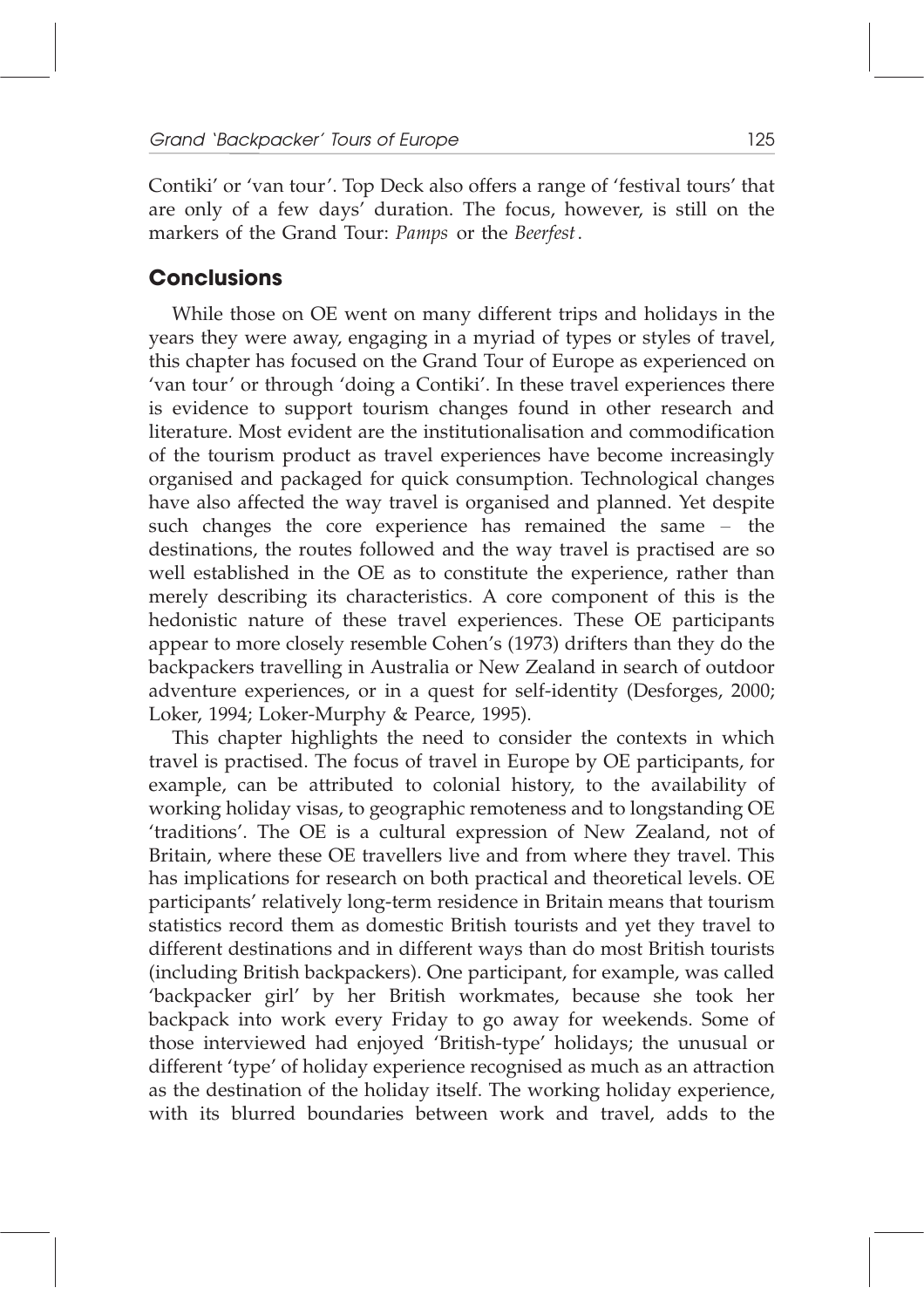challenge of understanding these travel experiences. While Top Deck is primarily a travel company, for example, it also recognises the extended nature of the OE experience of its clientele; the company hosts 'reunion' parties in London bars post-tour for its clients and runs a London 'Deckers Club' that offers members advice on living in London, holds mail for them, and runs day tours and other social events (Top Deck, 2004a).

There is a degree of self-awareness found in these OE tourists, something that has been overlooked in backpacker and other tourism studies. These OE participants had not only considered what type of tourists they were but also understood where, and how, their own travel traditions fitted with other types of tourism experiences. By interviewing a group who had engaged in the same travel experiences over many decades, very rich data could be collected. Those who had travelled in the earlier years, for example, were familiar with current travel options; recent OE participants were familiar with the way 'it used to be'. The data collected combined narratives of personal experience and opinions on OE travel. Some of those interviewed also offered 'professional' information and opinions on OE travel as a result of their involvement in the travel industry. Supporting data from various media sources and guides, along with advertising and popular literature, added the context in which this travel occurred. The final point this chapter makes is that the 'voices' and language of those being researched needs to be listened to more carefully. Those on OE have been following the same travel patterns around Europe for over 50 years despite numerous changes in tourism infrastructure, in technology and in travel fashion. Over time the terminology used by OE participants to describe their travel experiences had not changed and yet the experiences themselves were very different. The 'backpackers' described in this chapter travel around what the literature regards as non-backpacker destinations and, over time, OE travel has become institutionalised to the point where 'organised backpacking' has emerged. However, most OE travellers do not fully 'do' this organised form.

This chapter clearly illustrates that Europe is a major backpacker destination for non-Europeans. This is an area of research that deserves much more attention and should include travel from other non-European generating regions such as North America, South Africa and perhaps even South America. Backpacker tourism is not just travel to third world countries and Australasia. Given the long history of OE travel, the numbers involved and the impact these OE travellers have had on the development of tourism in Europe, it could also be argued that the